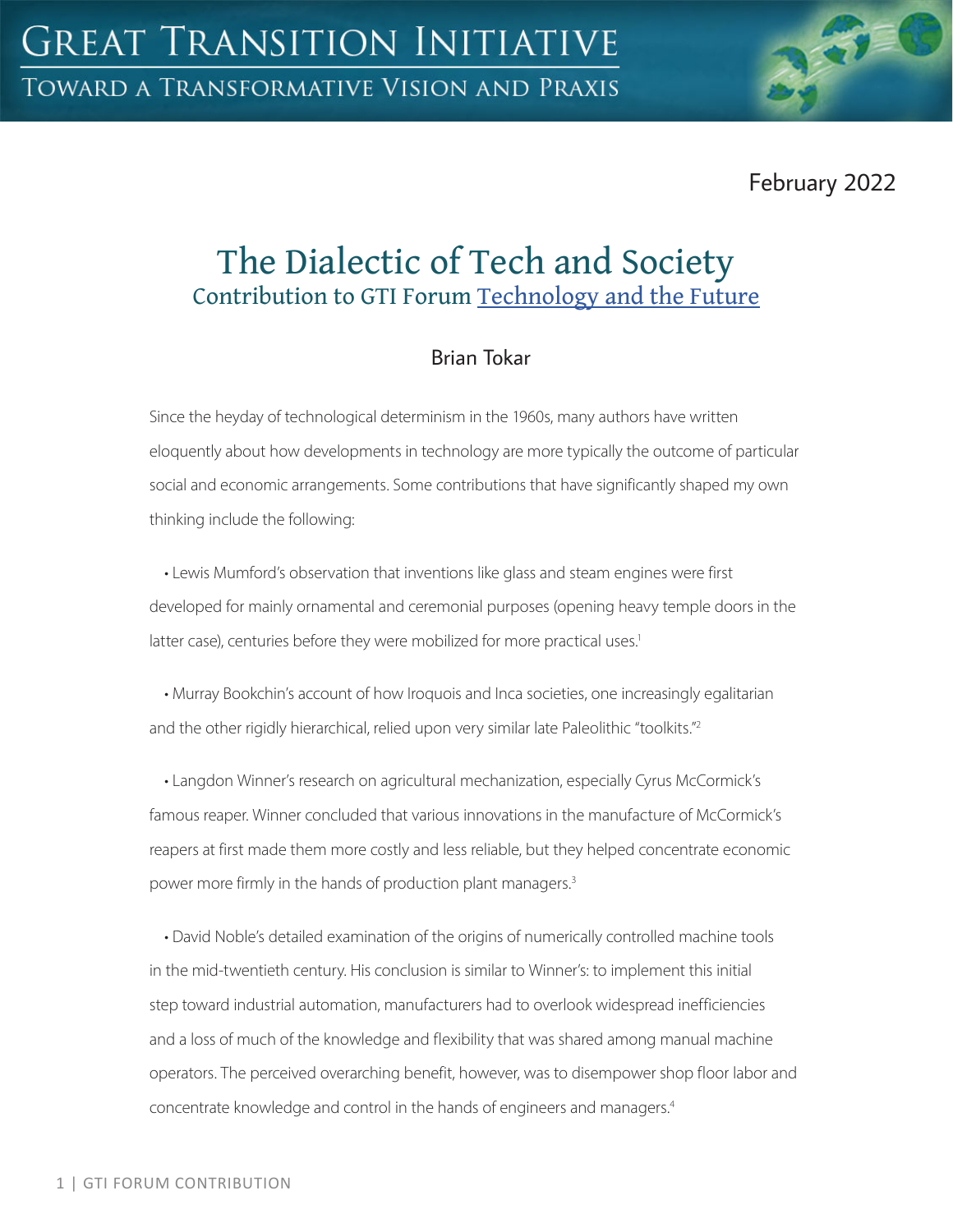• Andreas Malm's more recent exploration of the origins of "fossil capital," i.e., why British textile manufacturers in the mid-eighteenth century transitioned from riverside watermills to coal-fired steam engines. As Malm has examined in detail, watermills remained far more efficient and reliable for several decades into the coal era, and there was never a shortage of potential sites for new water-powered textile mills. However, rural workers who lived along England's riverbanks were far more independent-minded, and more likely to abandon the mills when working conditions became too onerous, than often-desperate urban workers. The latter proved far more willing to work long hours under harsh conditions in steam-powered mills, which could be located anywhere. Once the transition began, the ability of steam-powered mills to operate around the clock in all seasons enabled production increases and an expansion of global trade that would have been unimaginable a generation earlier.<sup>5</sup>

These examples reveal a profoundly dialectical relationship between technological developments and social evolution. Technologies emerge as a response to social needs—as perceived by those best able to invest in new innovations—and then serve to enhance and reinforce the social conditions that initially fostered them. Technologies emerge from what Bookchin called their "social matrix," and then ultimately reify the patterns and contradictions of the social realities that shaped their development.

This pattern is markedly reflected in two technological developments that I have spent considerable time and energy grappling with over several decades: nuclear power and genetic engineering. Nuclear power was mainly the product of a perceived military necessity during the first two decades of the Cold War: to maintain a steady supply of nuclear technology and engineering expertise through advancing the myth of the "peaceful atom." It was massively subsidized by the US government (and ultimately the Soviet Union, France, and others), and most of the nuclear plants in the US were built in the immediate aftermath of the 1970s "energy crisis."

Hundreds of nuclear power plants were initially planned in the US, but their development was cut short by rising public opposition, a scarcity of investment capital, and the unwillingness of people in most US states to allow utilities to pass on their massive capital costs to utility ratepayers. Attempted nuclear "revivals" during the George W. Bush and Barack Obama presidencies foundered in the face of continued public skepticism, uncontrollable cost overruns, and the lack of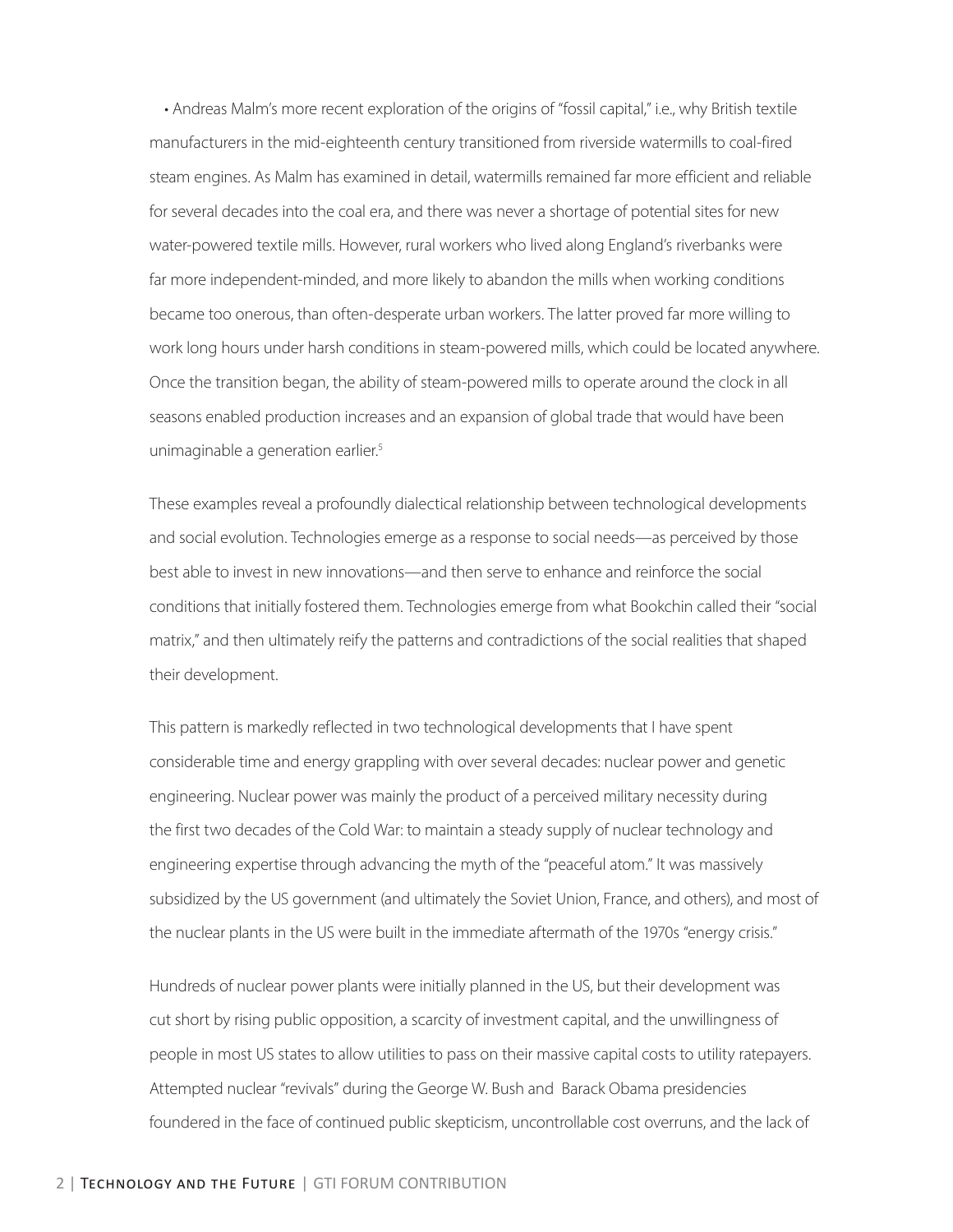a viable solution to the proliferation of nuclear waste. Catastrophic accidents at Three Mile Island, Chernobyl, and Fukushima helped reinforce public opposition, and needed safety enhancements in the aftermath of those events raised the economic stakes even higher. While nuclear proponents continue to promote the myth that a new generation of reactors will lower costs and alleviate safety concerns, the fallacies behind the myth are just as transparent as they were when these claims were first advanced during the 1980s.

The development of genetically engineered varieties of staple agricultural crops similarly reflects the social matrix and distinct corporate agendas from which the technology emerged. Just a few years after scientists at Stanford University demonstrated the feasibility of splicing DNA from one living organism into the cells of another, Monsanto began to investigate whether this new technology could be mobilized to enable crops to tolerate high doses of chemical herbicides. What problem was Monsanto trying to solve? Patents on some of their top-selling products, glyphosate-based "Roundup" family weed-killers, were going to expire in 2000, and they needed to find a way to keep selling more Roundup, even as cheaper, generic formulations were likely to hit the market.

The first Roundup-tolerant soybean, corn, and cotton seeds were sold to farmers in 1996, along with a contract mandating that growers buy their herbicide from Monsanto, and their use quickly skyrocketed. Why? Because farmers facing overwhelming pressure to cut costs could now spray Roundup indiscriminately throughout the growing season, saving on cultivation costs and initially reducing their use of chemicals that had more demanding spraying schedules—though the latter advantage quickly faded once the problem of Roundup-tolerant weeds swept the US Midwest. Also, Monsanto went on a massive merger spree, buying up many of the largest seed companies in the US and other countries, eventually controlling more than a quarter of the world's commercial seed market. Today, as much as 85 percent of all the crop acreage planted with GMO seeds consists of crop varieties that have been genetically engineered to tolerate applications of Roundup, even as Monsanto—the technology's most aggressive developer and promoter by far—has been merged into Bayer's global agribusiness and pharmaceutical empire.

But what of all the claims about future, more beneficial uses of GMOs? Does genetically engineered agriculture have a place in the transition to a healthier and more ecologically benign agricultural system? The evidence clearly suggests otherwise, confirming just how much the technology is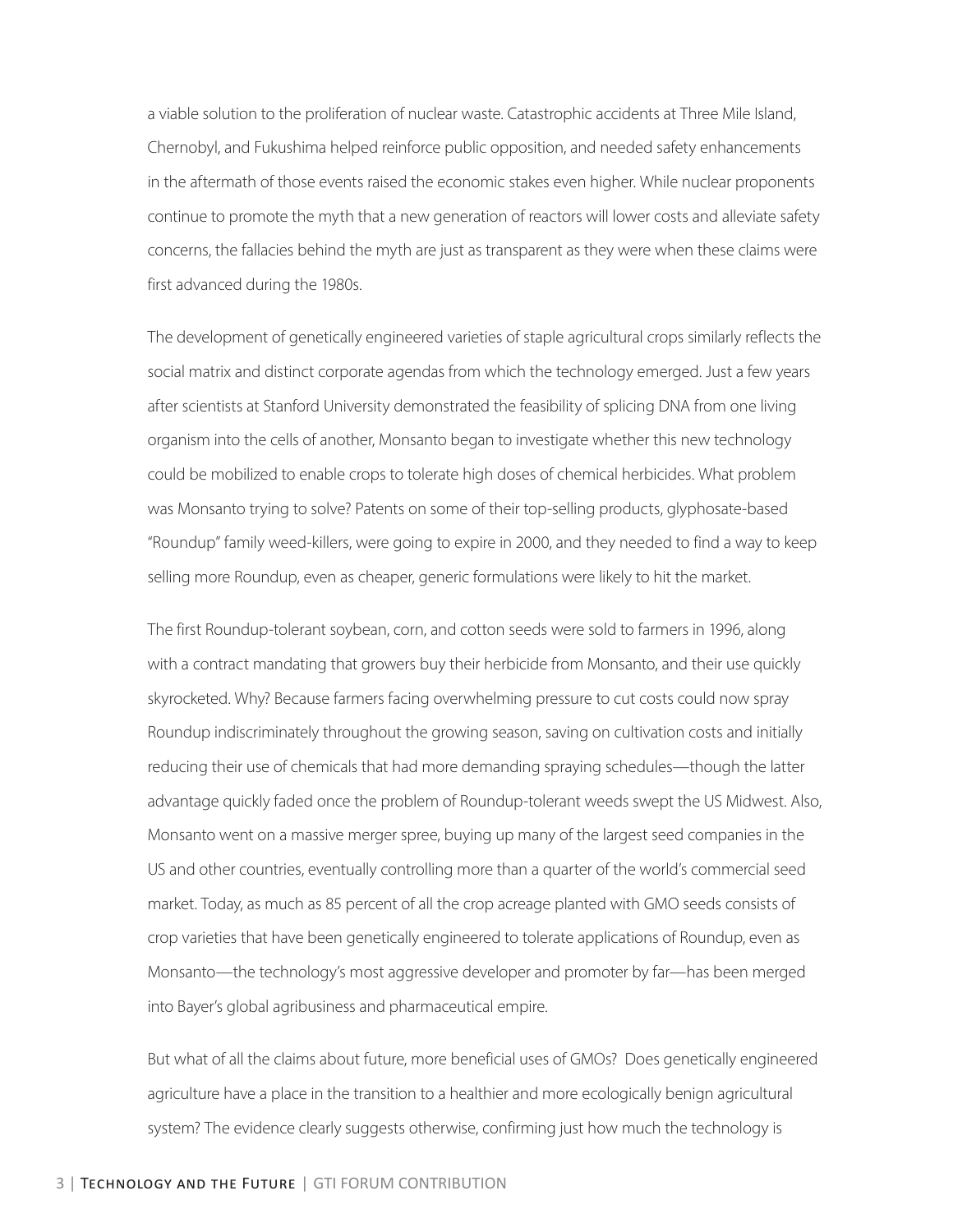wedded to its initial raison-d'être. For twenty-five years, Monsanto and other companies have promised a host of agronomic and nutritional benefits tied to further GMO research, but none have come to pass. Genetic engineering offers no systematic advantage for crop yields, and when Monsanto made headlines during the 2010s with products like a low-trans-fat soybean and a drought-tolerant corn variety, it turned out that both traits were products of conventional plant breeding. These products' sole GMO trait was—no surprise—tolerance to Roundup-brand herbicides. While sophisticated biotech diagnostics often play a facilitative role in current plant breeding research, enabling scientists to scan offspring for particular genetic markers, the purported benefits from genetic manipulation of plant cells have time and again been shown to be entirely mythical.

A related approach that has made headlines in recent years is the gene editing method enabled by CRISPR technology, which has produced such innovations such as apples and potatoes that don't turn brown with age. But what do these products offer, beyond the ability for companies to sell fresh produce with a longer cosmetically acceptable shelf life? It is not yet clear what other aspects of declining freshness are masked by the lack of visible browning. And recent evidence suggests that the advertised "precision" of CRISPR-based gene editing is far less reliable than claimed, with the unintended consequences of edited genomes frequently mirroring those of conventional genetic engineering. Thus the development of GMOs and gene-edited crops reaffirms the many ways in which new technologies both reflect and help reinforce the commercial imperatives, and the larger social matrix, from which they emerged.

#### Endnotes

1. Lewis Mumford, *Technics and Human Development* (New York: Harcourt Brace Jovanovich, 1966).

2. Murray Bookchin, *The Ecology of Freedom: The Emergence and Dissolution of Hierarchy* (Pao Alto, CA: Cheshire Books, 1982).

3. Langdon Winner, "Do Artifacts Have Politics?" *Daedalus* 109, no. 1 (Winter 1980): 121–136.

- 4. David Noble, *Forces of Production: A Social History of Industrial Automation* (London: Routledge, 2011).
- 5. Andreas Malm, *Fossil Capital: The Rise of Steam Power and the Roots of Global Warming* (New York: Verso, 2016).